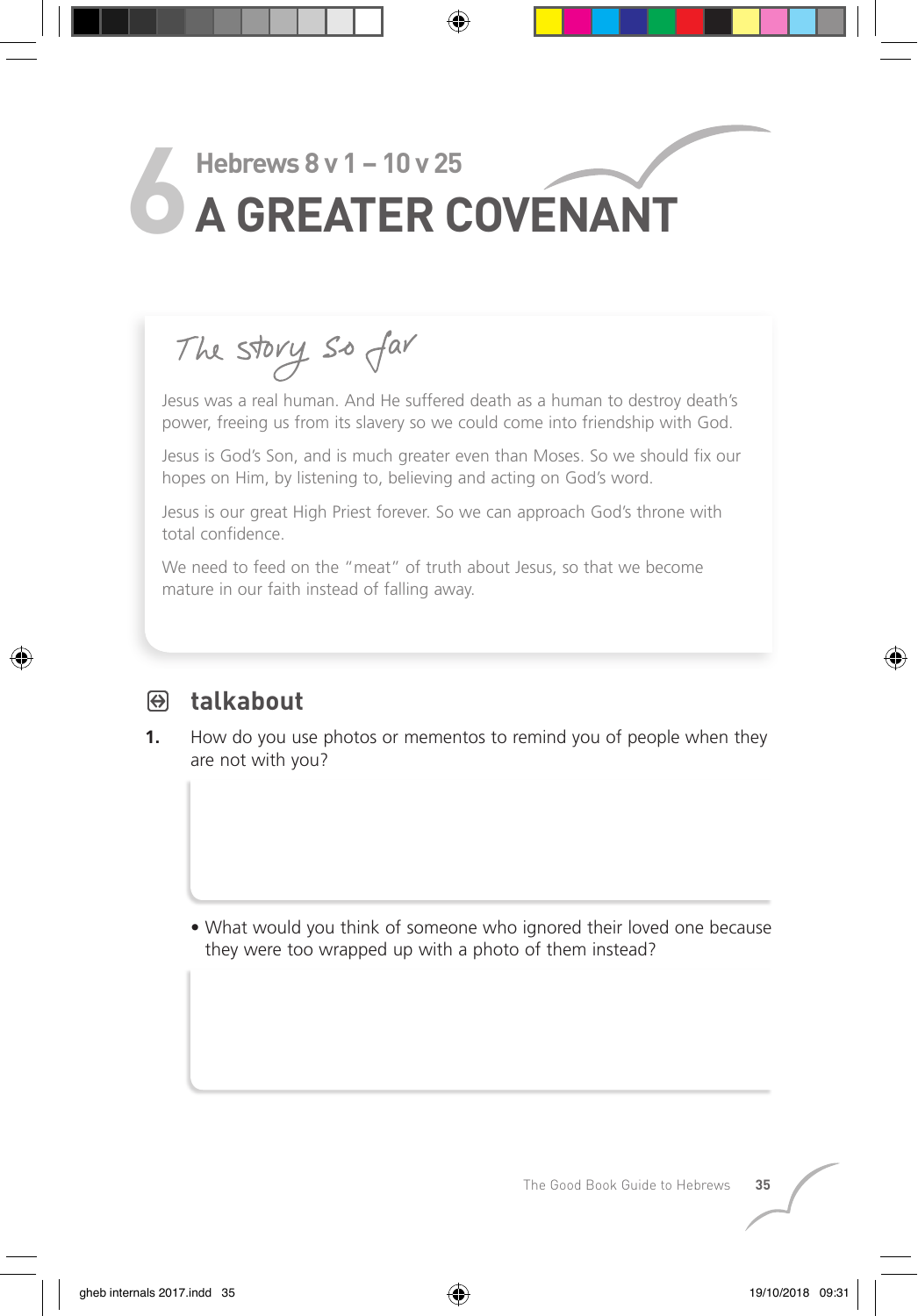# S **investigate**

 These verses compare the new covenant (agreement) introduced by Jesus with the old covenant—the Old Testament way of getting right with God.

#### **F** Read Hebrews 8 v 1-13

**2.** Look at verses 1 and 2. Two more things mentioned here show how much greater Jesus' priesthood is than that of the high priests of Israel.

> Where has He sat down, and why? (See also 10 v 12-14.)

#### DICTIONARY

**Sanctuary (v 2, 5):**  Tabernacle.

**"The mountain" (v 5):**  Mount Sinai, where God met His people and told them how to live His way and worship Him.

#### **Mediator (v 6):**

Go-between; someone who brings two people or groups together.

• Where does He serve? (See also 4 v 14.)

**3.** Look at verse 5. What does the writer say about the priests and Tabernacle of Israel? Why is that important for us?

 Not only is Jesus a superior priest to the priests of Israel, He is also the mediator—someone who intervenes in a situation to bring about a reconciliation. Jesus is the mediator of a better covenant than the old covenant that the Israelite priests served.

- **4.** Verse 7 tells us that there was something wrong with the old covenant. What's wrong with the old covenant and what's better about the new?
	- $\bullet v 6$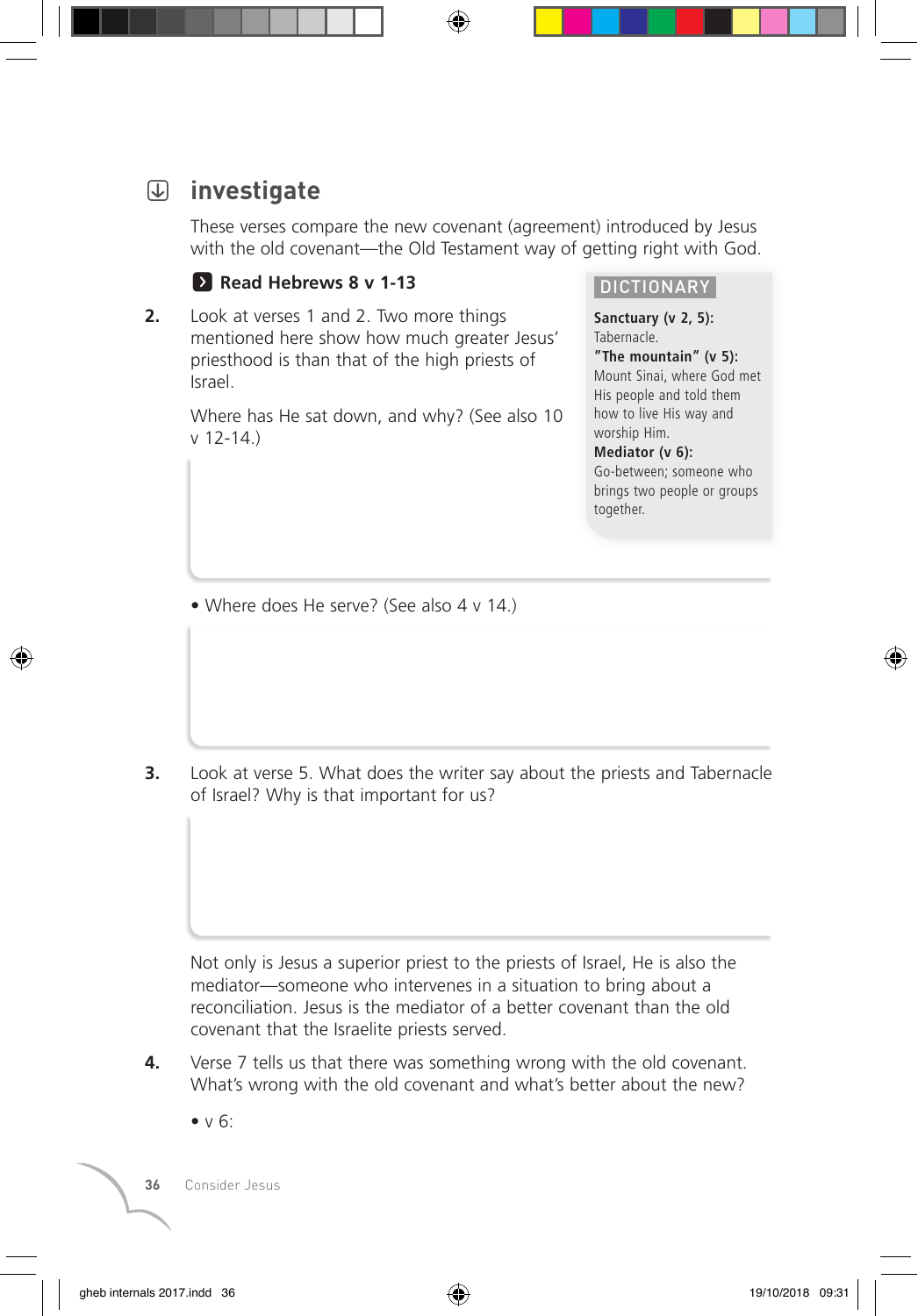- v 8:
- v 9:
- $\bullet$  v 10 $\cdot$
- v 11:
- v 12:



- P **apply**
- **5.** Why would things like the sight of the Temple, the procession of the priests, the sounds of the religious trumpets and the smell of the sacrifices appear attractive to some people, even today?

 • If these kinds of things are attractive to you, what should you tell yourself when you feel their pull?

S **investigate**

The next section of Hebrews (9 v 1 – 10 v 18) gives us a detailed comparison of the old and new covenants.

- **6.** From the following verses, identify the limitations of the old covenant.
	- $9 v 7-10$
	- $\bullet$  9 v 13 (compare v 14):
	- 10  $v$  1-4 $\cdot$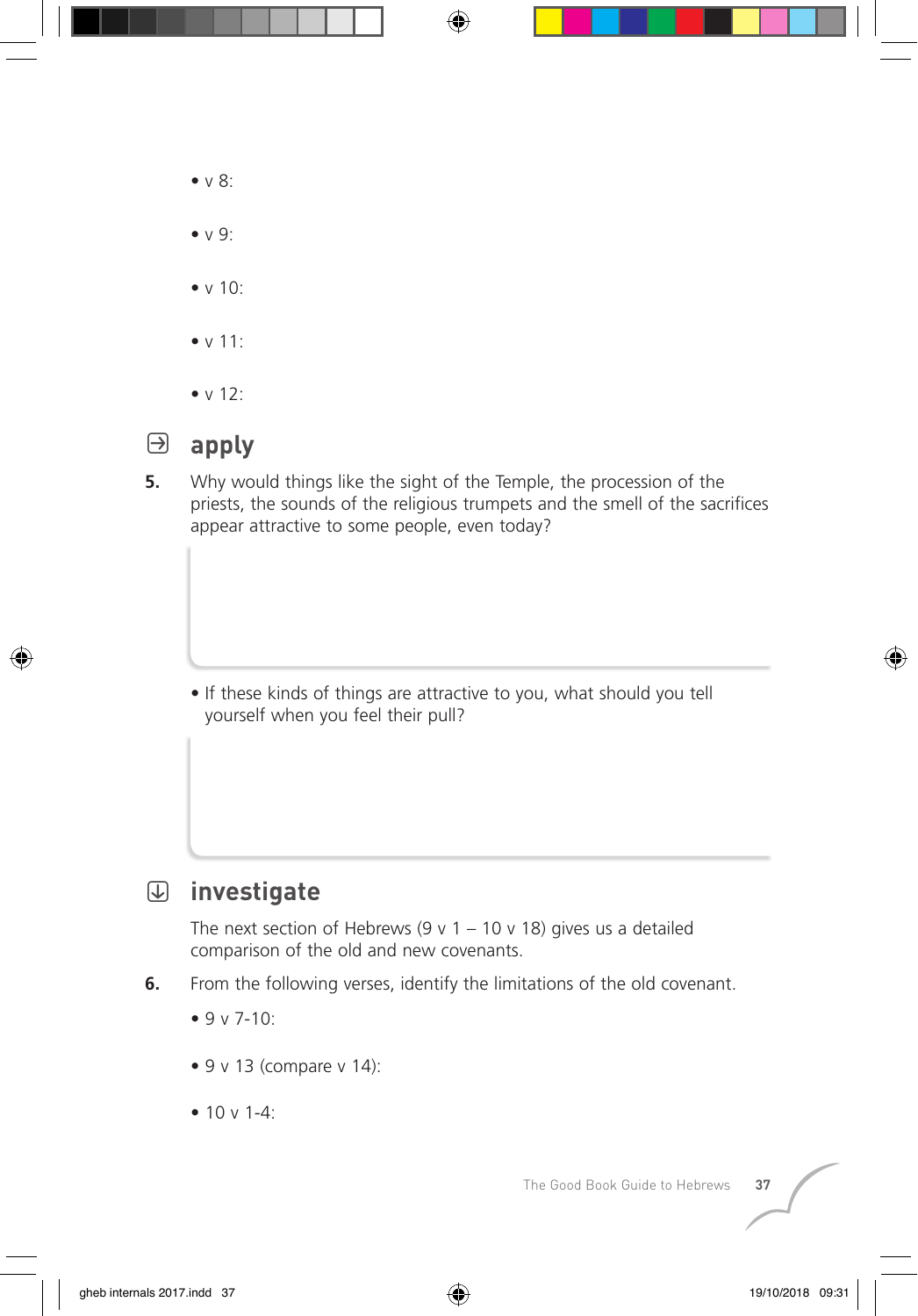- **7.** From the following verses, find reasons why the new covenant is better.
	- 9 v 11, 24:
	- 9 v 12-14:
	- 9 v 25-28:

optional

## **E** explore more

**Hebrews 9 v 19-22** summarises the part played by sacrificial blood under the old covenant.

#### **EX** Read Leviticus 17 v 11

 *What does this verse say about what blood is and what it does?*

**E** Read Exodus 24 v 3-8 and Matthew 26 v 26-28

 *What is Jesus saying in Matthew 26?*

**E** Read 1 Peter 1 v 2

 Peter uses language describing the rituals of the old covenant to explain what Jesus has done for His people.

 *What has Jesus done?*

*Can you summarise what the Bible teaches about blood?*

## P **apply**

#### **8.** How would you explain the following key points to someone?

 • Why can we only come to God when we have been cleansed by blood that has been shed for us?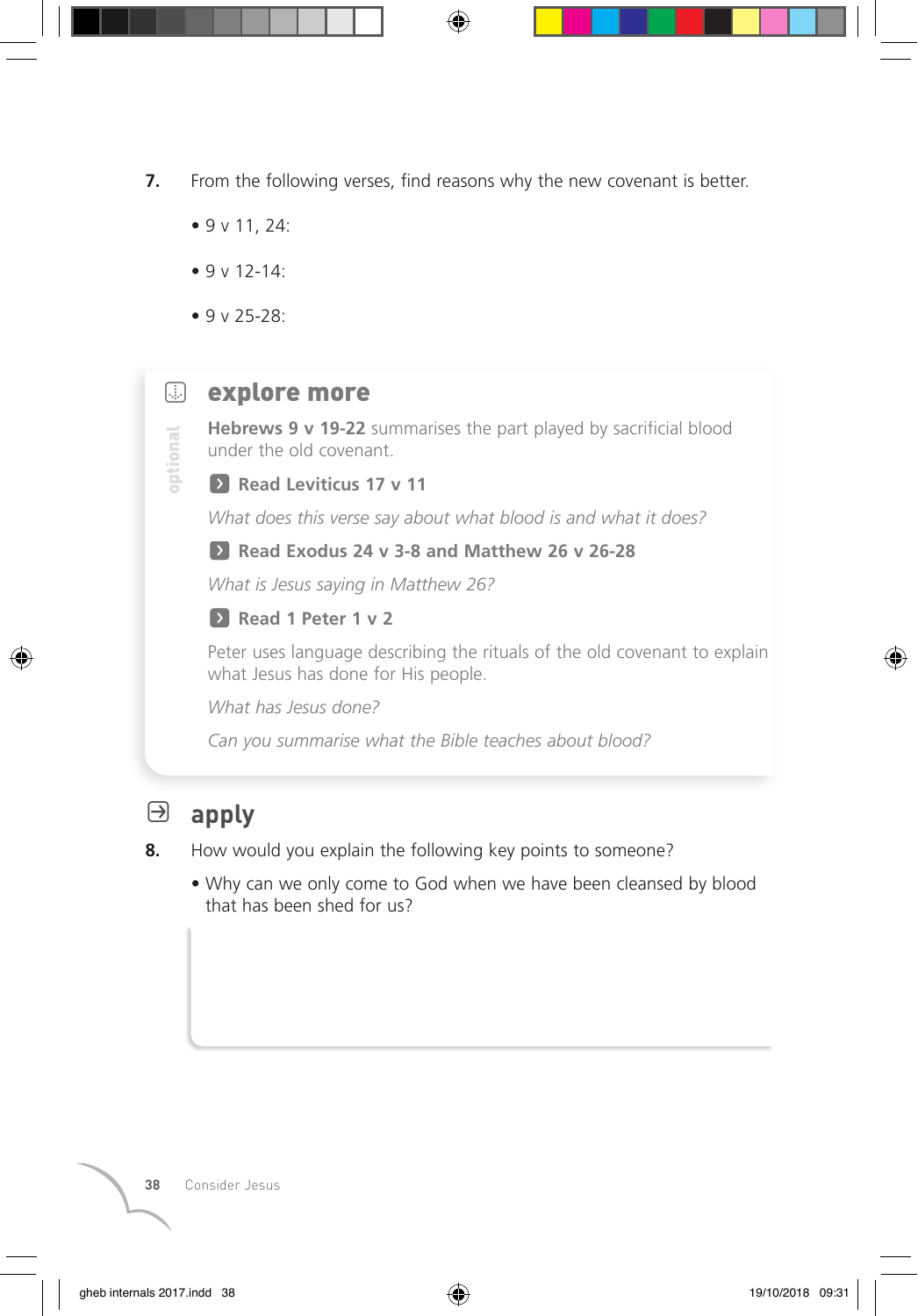• Why is Christ's blood better than our blood, or the blood of goats and bulls?

**9.** From these verses, what would you say to a Jewish friend about their faith?

## S **investigate**

### **EX Read Hebrews 10 v 19-25**

10. How should Christians approach God (v 19)?

#### DICTIONARY

**Curtain (v 20):** three inches thick, it separated the Most Holy Place from the rest of the Temple. **The Day (v 25):** when Jesus returns.

 • Do you feel confident like this in your relationship with God? Why or why not?

- **11.** Three "let us" commands appear in verses 22-24. Summarise these commands in your own words.
	- verse 22: